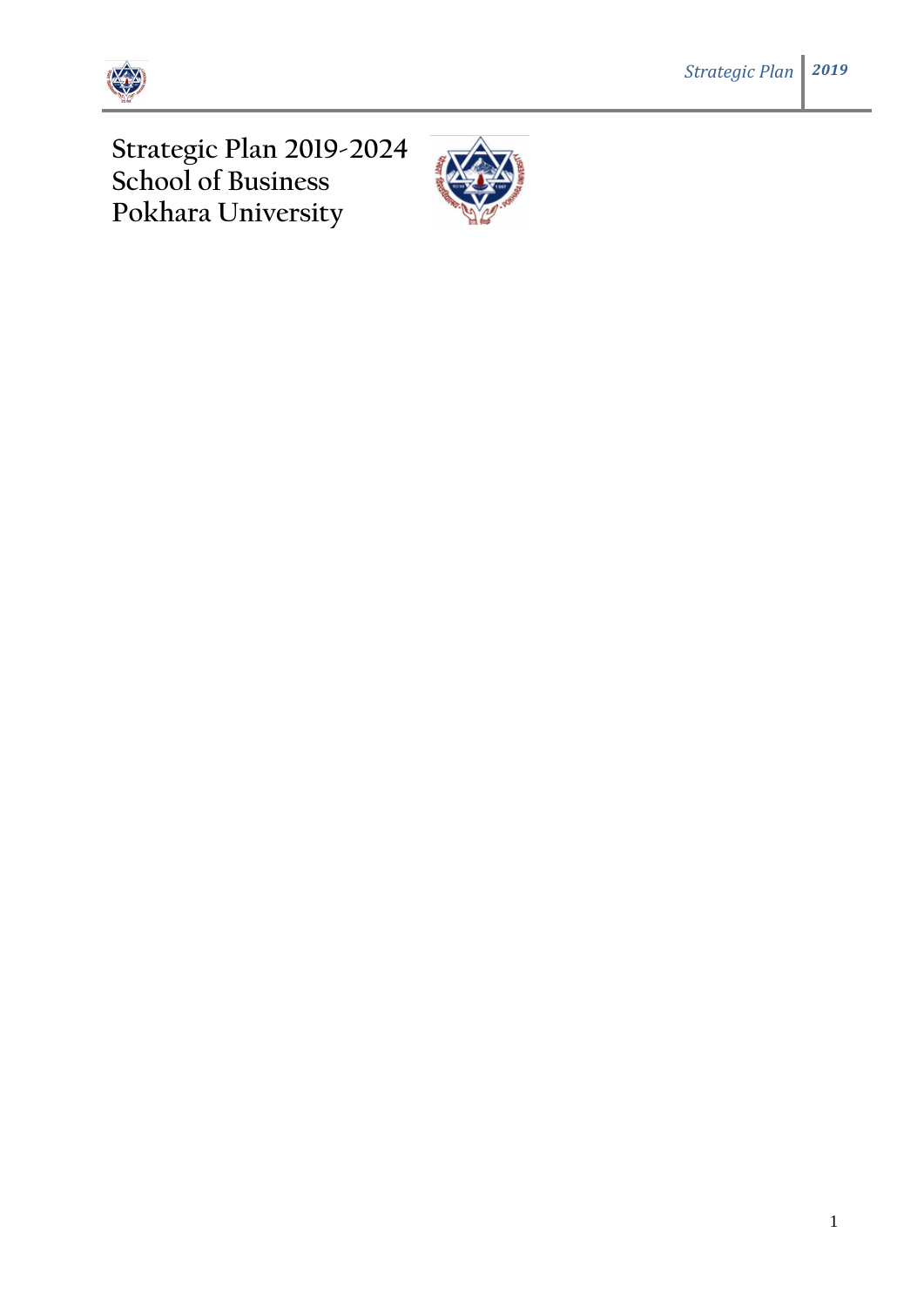

## **Our vision**

The School of Business aspires for a developed and organized Nepal by imparting holistic business and management education. To achieve this pristine goal it envisions:

**•** To aspire and motivate students towards the realms of evolving management developments and semantics and avail them with an exposure of management related subjects which will make them more pragmatic and analytical in approach to the life and its problems.

## **Our Mission:**

The mission of our school is the creation and dissemination essential management knowledge being a world-leading centre of academic excellence. For that purpose, we aim to:

- To excel in all areas of teaching-learning, evaluation, research, consultancy and extension activities;
- To work for enhancement of our position as one of the world's leading research and teaching institutions and to measure our performance against the highest global standards;
- To provide the highest quality teaching and learning environment for the greater benefit of our pupils and deliver an outstanding educational portfolio;
- To bridge the gap between the rural-urban divide and offering the benefits of education to the poor, marginalized, and needy, aiming at their empowerment;
- To produce graduates fully equipped with highest personal and professional standards required to deal with the contemporary management challenges
- To offer subjects for building competitiveness and motivate a work force embedded with human values.
- To achieve the mission and work in alignment with its vision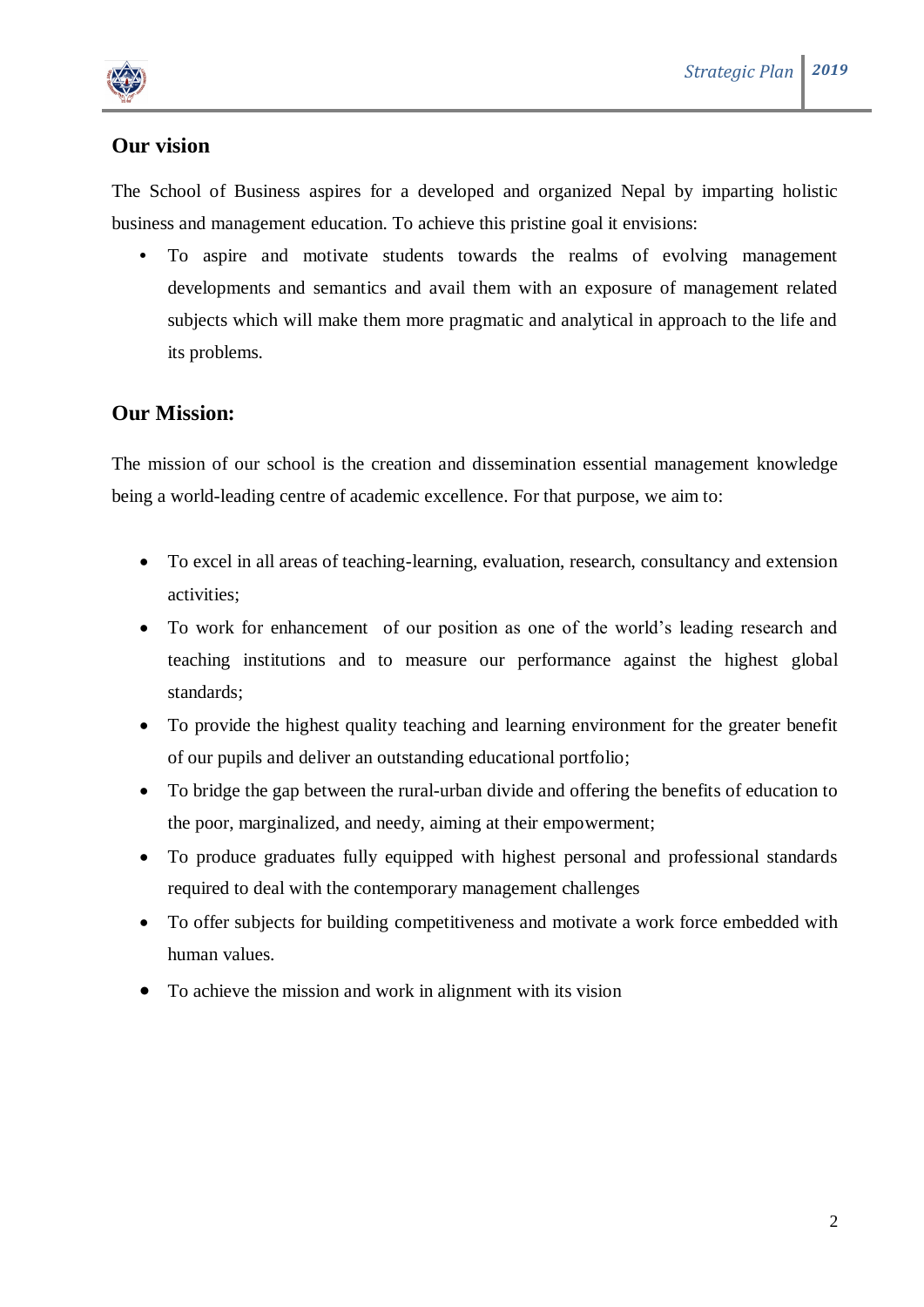

## **Contents**

| Page No.                | <b>Title</b>                           |
|-------------------------|----------------------------------------|
| $\overline{\mathbf{4}}$ | <b>Realising our vision</b>            |
| $5-9$                   | Strategic goals                        |
| 6                       | Leading in education                   |
| $\overline{7}$          | Leading in research                    |
| $8-9$                   | Leading in innovation                  |
|                         |                                        |
| $10-13$                 | <b>Strategic Implementations</b>       |
| 11                      | <b>Implementation through People</b>   |
| 12                      | <b>Infrastructural Implementation</b>  |
| 13                      | <b>Financial Implementation</b>        |
|                         |                                        |
| $14 - 21$               | <b>Strategic premises</b>              |
| $15 - 16$               | Outstanding student experience         |
| 17                      | Global outreach                        |
| 18                      | <b>Community Engagement</b>            |
| 19                      | Social responsibility and contribution |
| 20                      | <b>Alliances</b>                       |
| 21                      | Equality and widening participation    |
|                         |                                        |
| 22                      | <b>Conclusion</b>                      |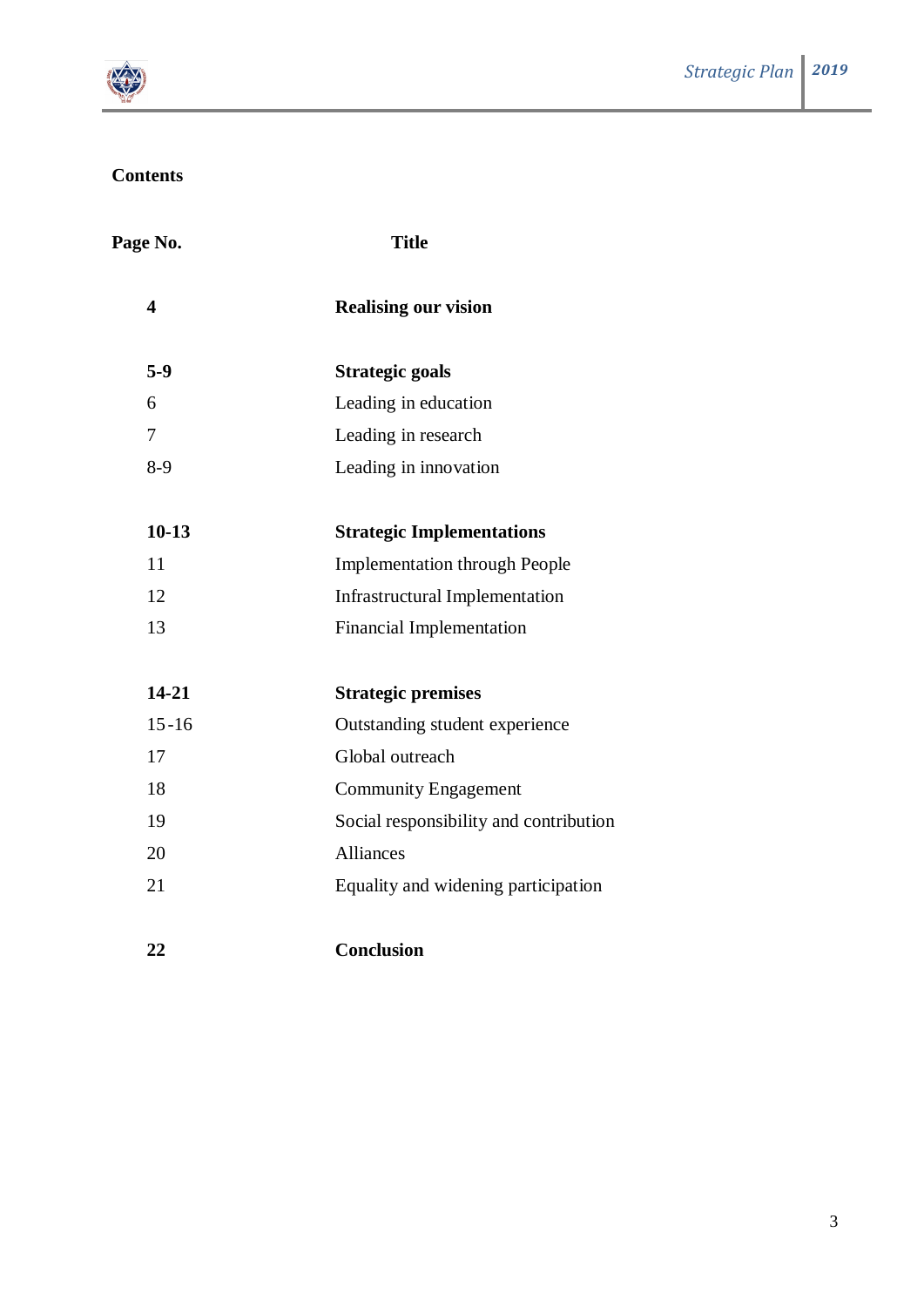

## **Realising our vision**



Our strategic goals are excellence in education, research and innovation. Our three indicators on strategic implementation elements represent on how we need to prepare ourselves to realise our goals. Our six strategic premises help us in achieving our strategic goals. Our dedication and commitment to our Strategic Plan is collective and the entire school is committed for its delivery and achievement.

We are dedicated to continuously monitor the developments against our Key Performance Indicators (KPIs) and targets annually. We expect that, over time the aims and objectives for each of the strategic goals will remain essentially the same with the strategies, however the changes in the academic fraternity may modify our KPIs, targets and objectives in response to amendments in our operating environment.

With regard to the University-level Strategic Plan these strategies provide further detail on how the school will implement the strategies as formulated in this strategic plan.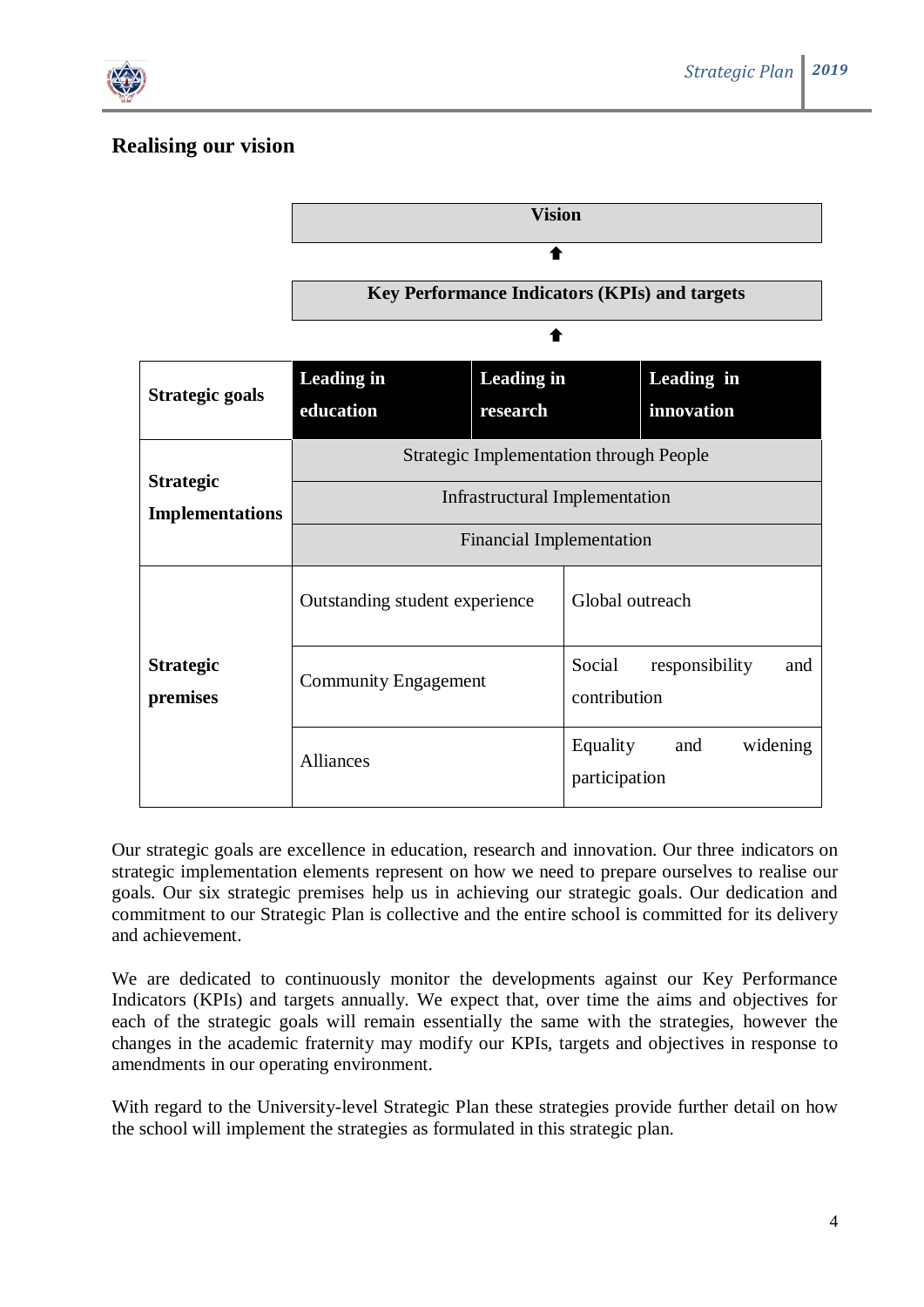

# **Strategic goals**

*Our strategic goals are to concentrate ourselves in achieving excellence in education, research and innovation through improved and contemporary curriculum implemented by incorporating new and modern teaching pedagogies.*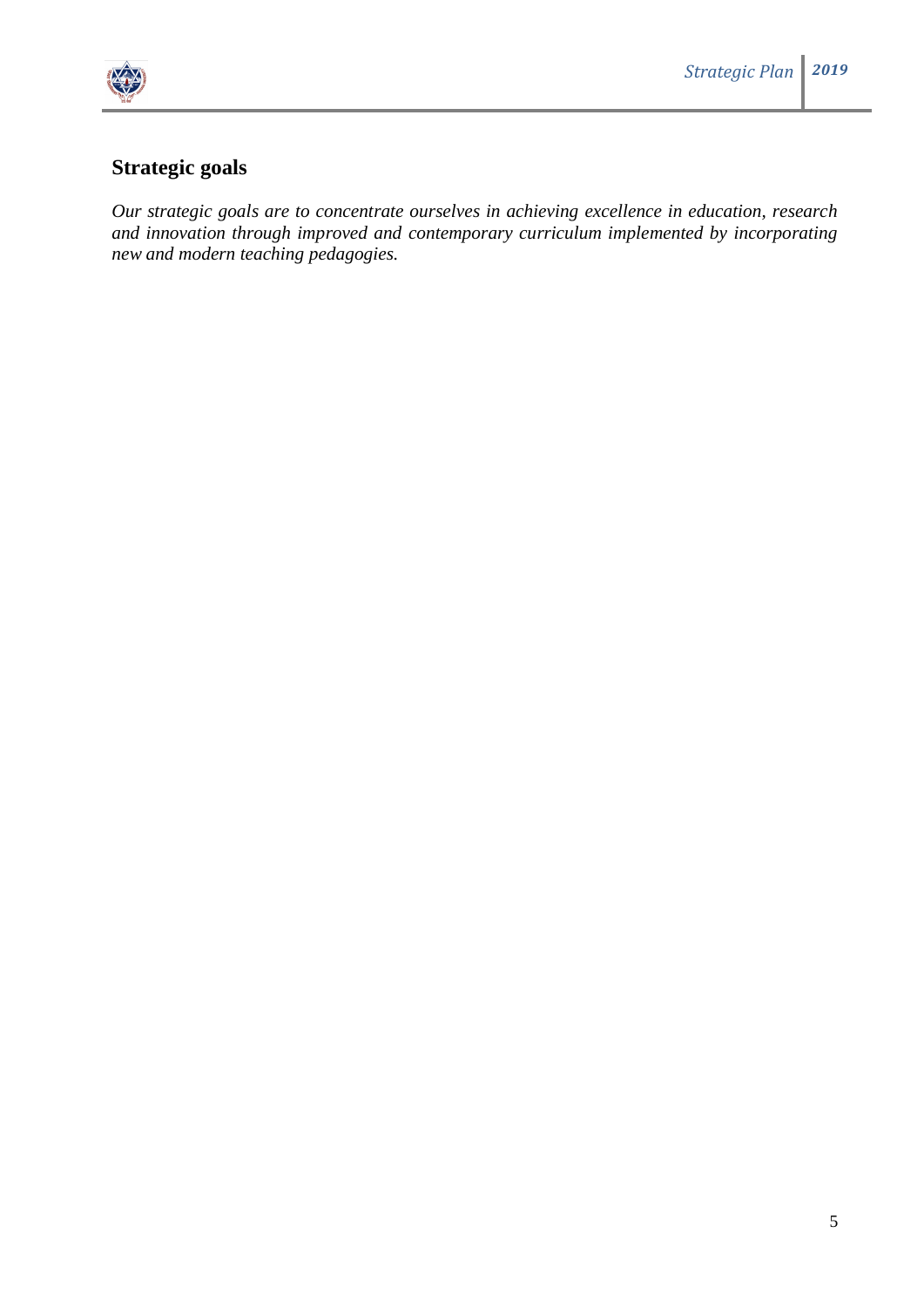

### **Leading in education**

*This goal encompasses the quality, breadth and relevance of the learning and teaching of our undergraduate and graduate students. Related sections include our outstanding student experience, Equality and widening participation, and global outreach strategic themes.* 

### **Aim**

To inculcate in our students a committed drive to gain knowledge and learn, and to encourage them a pioneering, innovative and independent attitude with an aspiration to achieve success within and beyond the school.

## **Objectives**

To meet our aim we will:

- use our leading strengths in research and pedagogical differences to strengthen our teaching
- guide and support our students through graduate and undergraduate programmes of our University
- develop each student's capacity to learn by enquiry, through the in-depth study they undertake, particularly at graduate level
- foster a climate in which teaching with contemporary pedagogy is highly valued
- embed graduate attributes and employability in all our curricula, and equip our students with skills and knowledge required to compete in the global as well as local marketplace
- facilitate flexible learning journeys.

### **Strategies**

We will achieve our objectives by:

- developing relevant academic plan and educational progress, supporting students to take ownership of their learning and development and to plan for their future career
- introducing further flexibility in study patterns, whilst maintaining the integrity and breadth of our curriculum, through academic and non-academic collaborations with strategic partners and enabling students to gain knowledge of wider periphery
- motivating and preparing our students to gain an experience of the practical field through project works, project assignments and internships and create a work-based learning environment that recognises the benefits this brings to their educational, personal and career development
- enabling our undergraduate and taught graduate students to engage with cutting edge research and the processes of discovery, knowledge generation and knowledge exchange
- working with employers, professional bodies, alumni and other stakeholders to ensure that our undergraduate and graduate programmes are responsive to need and producing graduates with socially and economically valuable attributes and expertise
- enabling our staff to embrace new technologies as part of enhancing the learning experience, and to deliver prompt and effective feedback.

### **KPI**

1.0 Evaluation of percentage of students achieving a successful outcome and employment after they graduate

- 1.1 Increase student satisfaction with academic support and environment present in the school
- 1.2 Increase student satisfaction with the opportunities and support for developing employability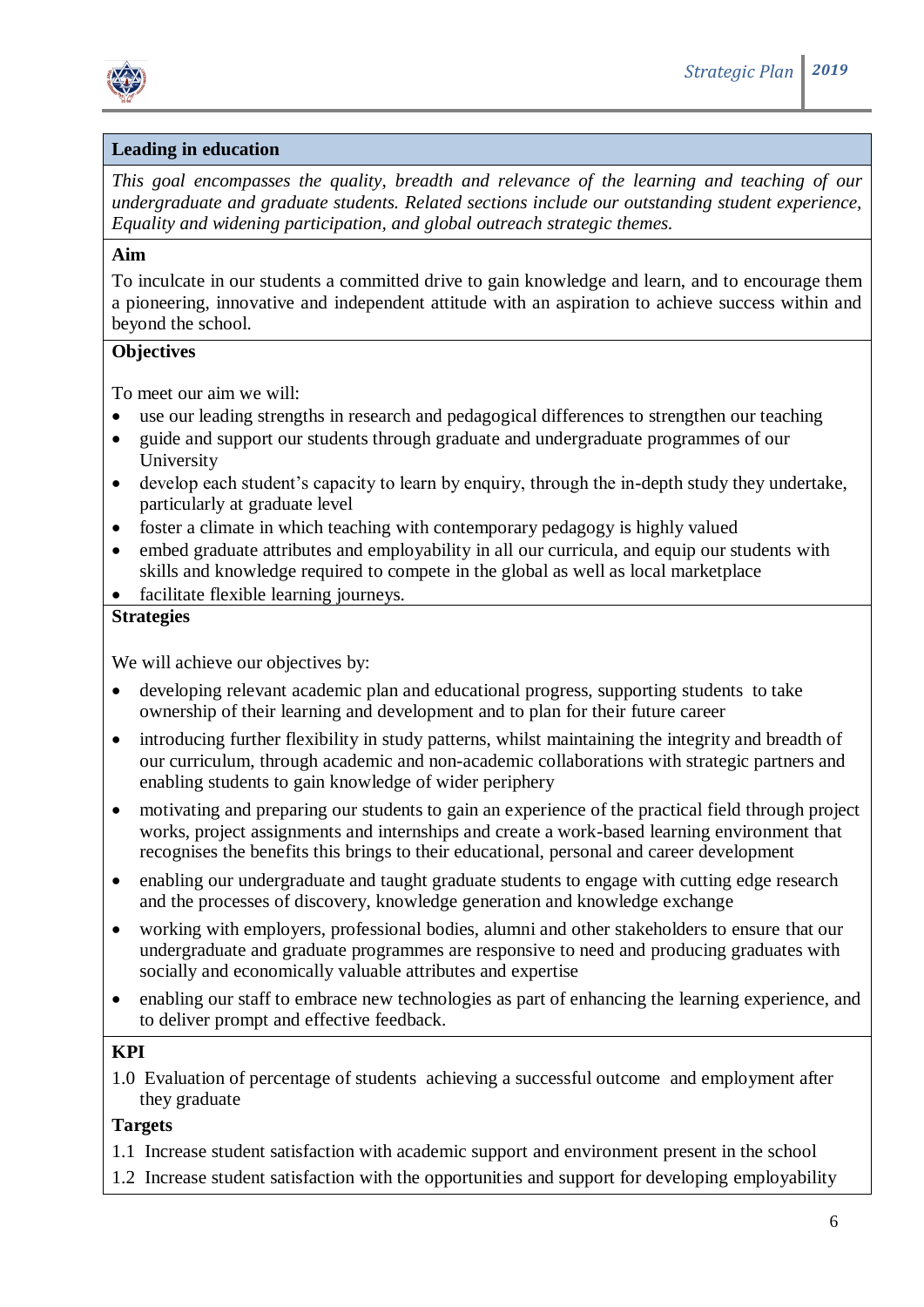

### **Leading in research**

*This goal encompasses the breadth and quality of our research and includes graduate research students. This goal emphasizes on the creation of qualitative research environment in the school which is imperative in equipping our students with innovative ideas.* 

### **Aim**

To encourage a vibrant, successful and interactive research community that generates ideas and discoveries, creates new fields of knowledge and makes a difference to the societal, cultural, economic, environmental, health and wealth development of Nepal and global communities.

### **Objectives**

To meet our aim we will:

- pioneer new and emerging areas of research across the boundaries of management and social science researches and traditional disciplines those are significant in management discipline
- provide leadership on, and make advances in solving, key global and local research challenges
- realise the full potential of the breadth and volume of our research base through global, local and regional research networks.
- deliver excellence in research with impact by incorporating and training pupils in undertaking research projects having high social and managerial impact
- generate a cohort of conscious future researchers or research leaders.

### **Strategies**

We will achieve our objectives by:

- fostering new approaches to inter-disciplinary research, including encouraging outstanding global research collaborations through the development of incubation centers and research centers
- shaping and securing strategic partnerships with global and local research funding organizations and agencies
- combining our proven research excellence of faculties and students with demonstrable economic, managerial, environmental, health and social impact
- driving increased high-impact knowledge exchange and public engagement programs and projects in both governmental and non-governmental level
- maximising our competitive research funding success, with a new emphasis on large and interdisciplinary proposals, including playing a leading role in Research projects announced by UGC and public organizations
- generating scholarships and fellowships aimed at conducting policy research or high impact social research
- driving forward sustainable use of equipment, and efficiency in other research costs
- raising the profile of our research activity and expertise, both internally and globally through academic collaborations with Universities leading in research and innovation

### **KPI**

2.0 The ratio of increment of faculty, students and staffs research every year.

### **Targets**

2.1 Increase our average number of research and research publications in journals of quality.

2.2 Increase our score (relative to the highest scoring institution) in University Grants Commission in research and publications and research funding.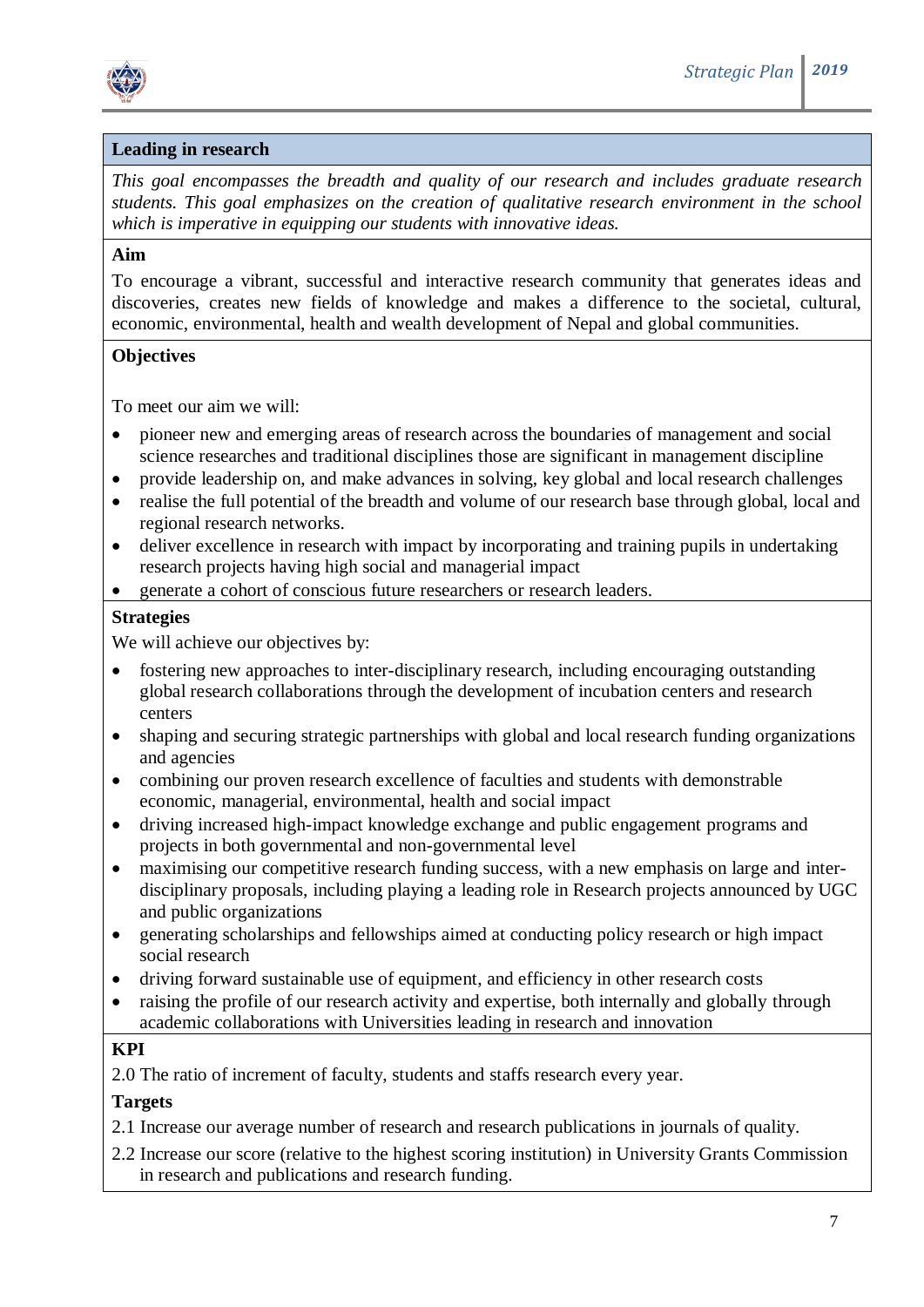

### **Leading in innovation**

*Our routes to knowledge creations and exchange include publications and innovative projects the students undertake during their study period and which particularly arises from research and the knowledge and skills our graduates take with them after they graduate.* 

### **Aim**

To work for the transformation of our knowledge, ideas, skills and expertise into innovation, advice, opinion, intellectual property, entrepreneurial ventures and wealth that finally contributes in realising national as well as social objectives through innovative and noble incubations and research. **Objectives**

To meet our aim we will:

- encourage innovation and seek out novel applications, benefiting the local economy and increasing our national as well as international profile
- identify the best means of turning ideas from students, faculties and staffs into commercial reality
- strengthen our knowledge base and reputation as a contributor for commercialisation of ideas and also works to be as a leader in new idea creation
- maximise financial, social and wider benefits arising from knowledge exchange and open practices of management and innovation in rural and urban areas of the country
- increase our impact on societal well-being

### **Strategies**

We will achieve our objectives by:

- inspiring students, faculties and staffs to acquire and use their entrepreneurial and management skills in wider networks of society
- motivating students to engage with the public and relevant stakeholders in industry, policy and practice as part of their research, with a focus on impacts and identifying future research requirements
- working for innovative faculty exchange and idea/knowledge interactions with academic institutions, industry, social institutions and public service providers
- efficiently identifying a proven model of commercialisation and economic viability of intellectual properties by locally embedding knowledge in academic areas and by extending preincubation, incubation and research facilities through NITEC projects and government funded projects
- influencing public policy debate, formulation and implementation into practice
- searching the source of funding to our projects and ideas and developing relationships with global research and business syndicates
- working with other universities and academic institutions to simplify engagement with industry, while maintaining our leadership in value creation
- designing and delivering range of continuing personal and professional development programmes for professionals
- developing long term, sustainable relationships of value with the SME community by supporting them in incubation and growth, through a focussed and proactive engagement policy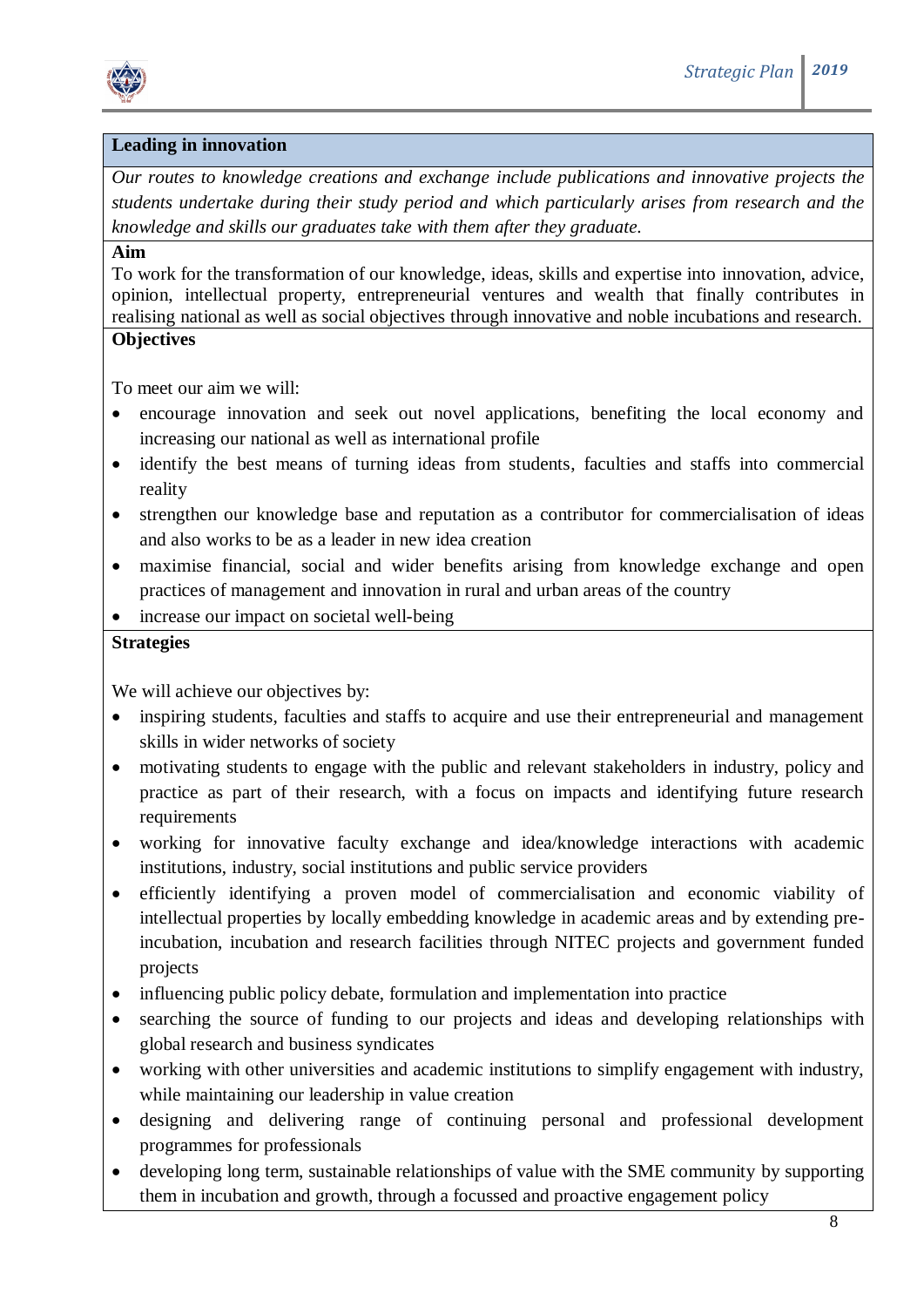

- fostering links with the business and financial community to support innovation and our commercialisation activities
- employing open approaches, open access and open educational resources to foster effective knowledge dissemination.

## **KPI**

3.0 Evaluate performance on the basis of Knowledge exchange metrics such as number of incubations we generate, patents we support, and new ventures we have created and supported

- 3.1 Establish incubation center to support innovations and ventures in commercialization within a year and foster the development of the sectoral incubators and research centers every two years
- 3.2 Increase our economic impact by at least generating 2 prominent start-ups and work for the development of a patent each year.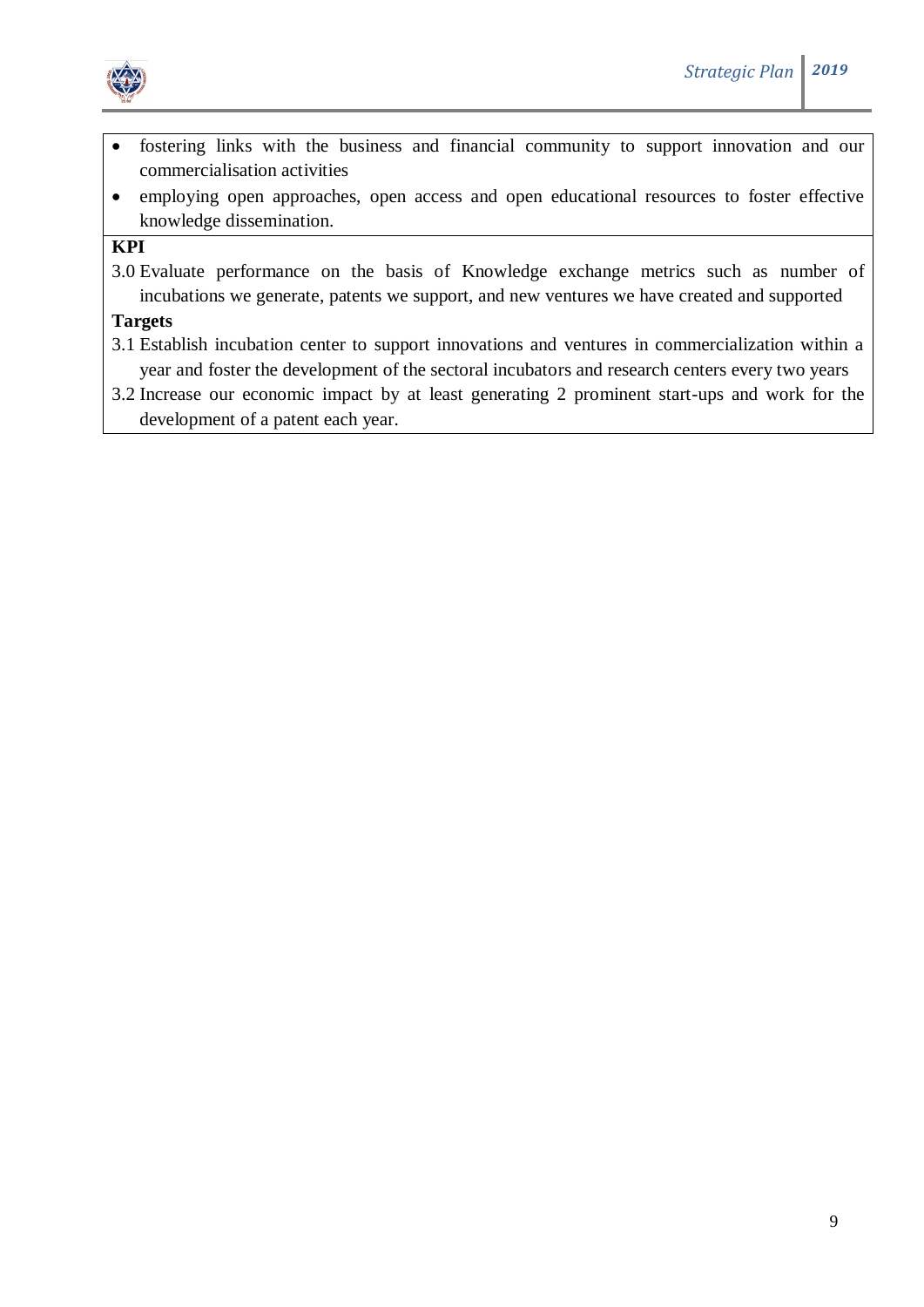

## **Strategic Implementations**

*Organizations comprising of empowered people, well-equipped infrastructure and planned financial strategies are critical to gaining excellences that assists organizations in gaining faster decisions and better competitive advantages. Realising this notion our strategic goals will be implemented and enabled by competent and efficient people, high-quality physical infrastructure and financial sustainability. These will be the primary focus during our strategic implementation and are treated as enablers to achieve strategic goals.*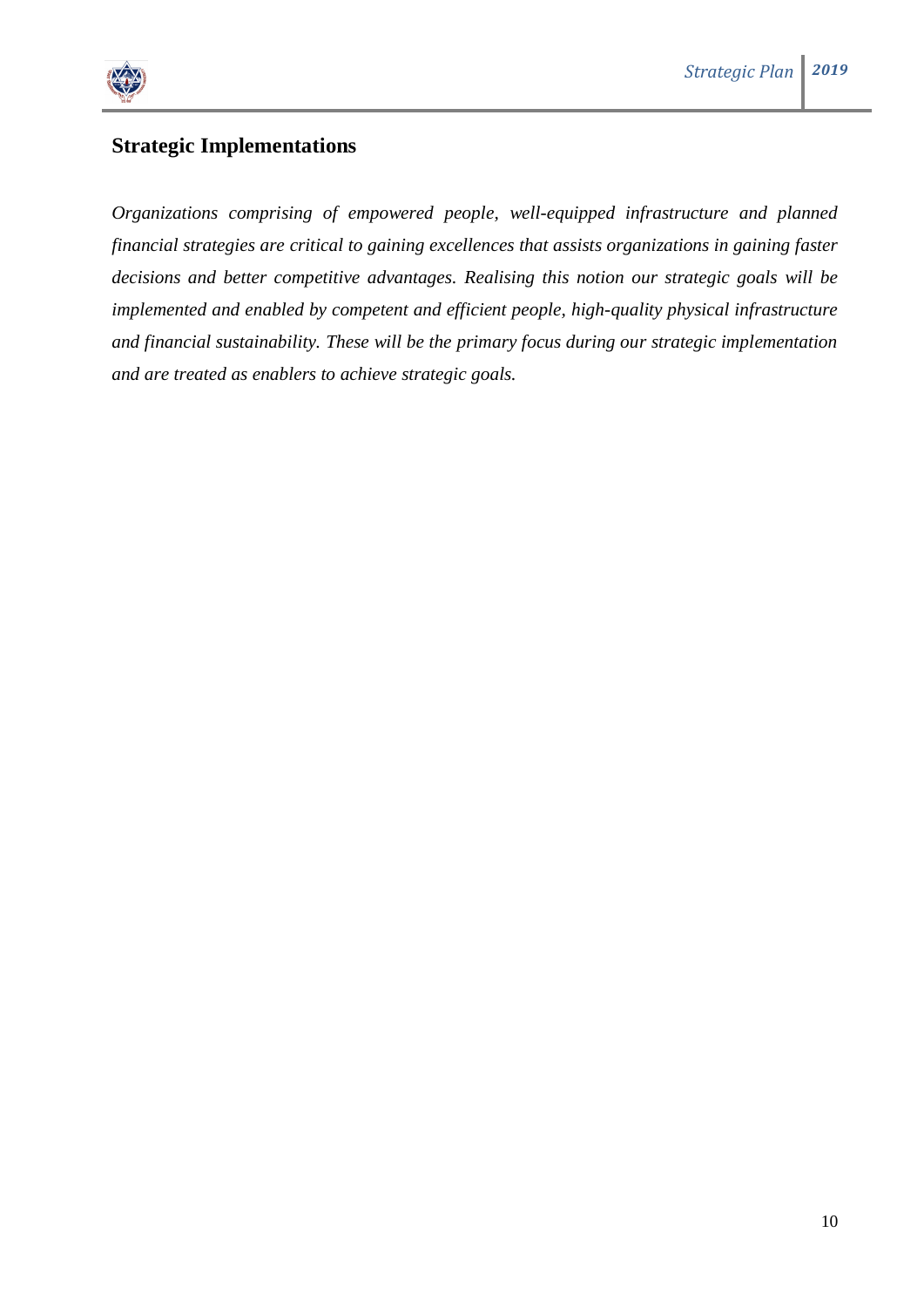

### **People Focus**

*Our success in achieving our strategic goals depends on the outstanding performance and contribution of all of our faculties and staffs. This enabler is related to majority of our strategic theme.*

## **Aim**

To value, support, develop and utilise the full potential of our faculties, by instilling a collaborative work-space aimed at working with each other across our community to make the school a stimulating and successful place to work.

### **Objectives**

To meet our aim we will:

- attract, reward and retain the best people, accessing talent both locally and globally
- continuously work to develop the knowledge, capabilities and skills of our people
- maintain a sustainable staffing profile which meets our evolving needs
- be inclusive, supportive and collegial in our approach, which is underpinned by principles of dignity and respect, equality and diversity, health, safety and wellbeing.

### **Strategies**

We will achieve our objectives by:

- promoting the attractiveness of the school and University as a globally significant institution, and supporting new faculties and staffs to enable them to become effective
- rewarding excellence and success through variety of performance appraisals
- motivating our faculties and staffs to be part of world-changing aspirations by clearly linking individuals' knowledge and skills to those of their School/support department through annual reviews and annual planning
- investing strategically in our faculties and staffs in order to inspire and equip them with range of skills to shape, influence and lead, and supporting professional and career development, planning and advancement
- fostering a culture of high aspiration and performance, drawing on excellent leadership, effective management and employee engagement
- promoting flexible interdisciplinary and team working and a healthy work-life balance
- providing safe and accessible working environments
- fostering our ethos of co-operation and coordination, and strong ethics, through effective employee engagement and empowerment
- continuing to develop constructive partnership by working in effective consultation/ with recognised global academic institutions.

### **KPI**

4.0 Increasing the proportion of faculties appraisals and rewarding those by incorporating the identification of objectives and development needs and binding the tasks they have performed to achieve that objective as performance indicators

- 4.1 Achieve the quality awards rewarded through University Grant's Commission
- 4.2 Increase our number of talented and skilful local and international applications for academic posts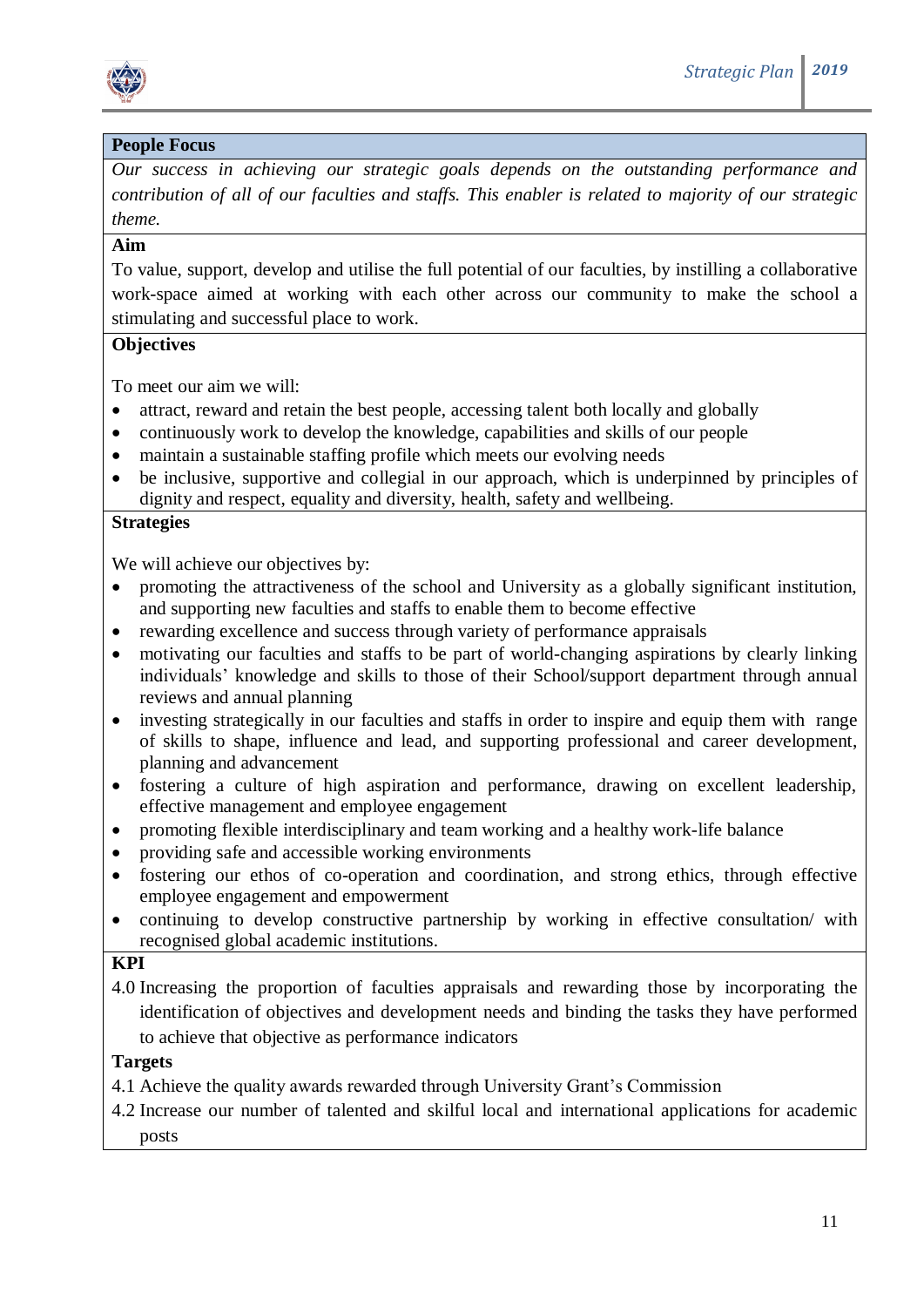

### **Focus on Infrastructure**

*High-quality infrastructure is key to enabling us to achieve our strategic goals. Well-equipped and well-designed infrastructures always support the effective executions of strategies.*

### **Aim**

To provide a modern, efficient and stimulating working and learning environment through wellequipped infrastructure in order to sustain and work with world-class academic and support activities.

### **Objectives**

To meet our aim we will:

- pursue consistency and continuity in quality and experience across all elements of our physical, information technology (IT) and library infrastructures
- work for optimised use of our space
- achieve greater integration of information technology (IT) infrastructure and major equipment procurement within our overall infrastructural planning process
- ensure that we have the information we need to support learning, teaching, research and effective decision-making

### **Strategies**

We will achieve our objectives by:

- adapting our infrastructure to meet the changing needs, approaches and working patterns of our diverse population of faculties, staffs and students and the wider community we serve to best support our world-class academic activity
- demonstrating agility in our approach to consolidation and reconfiguration opportunities of infrastructures where and whenever required
- making committed efforts to improve our use of space and deliver increased value for money, by demonstrably improving our learning and teaching infrastructure utilisation through effective communicating and planning of good space management
- arranging and putting information and communications technology in right place with the power and resilience to provide easy access to resources, and to support individual and group study and working
- developing and maintaining our rich and varied assets and e-resources in the University's central libraries and collections and ensuring the widest access to them
- identifying future technological developments and positioning ourselves to rapidly and flexibly respond to these through annual planning in infrastructural developments
- taking a systematic approach to acquiring, creating, capturing, storing, presenting and managing our information resources.

### **KPI**

5.0 Total income contribution of existing and added infrastructure measured through the proportion of occupancies and its usage hours.

- 5.1 Increase the proportion of our building condition on a year-on-year basis, aiming for at least 80% improvement by 2025
- 5.2 Increase student satisfaction with learning and infrastructural resources (library, information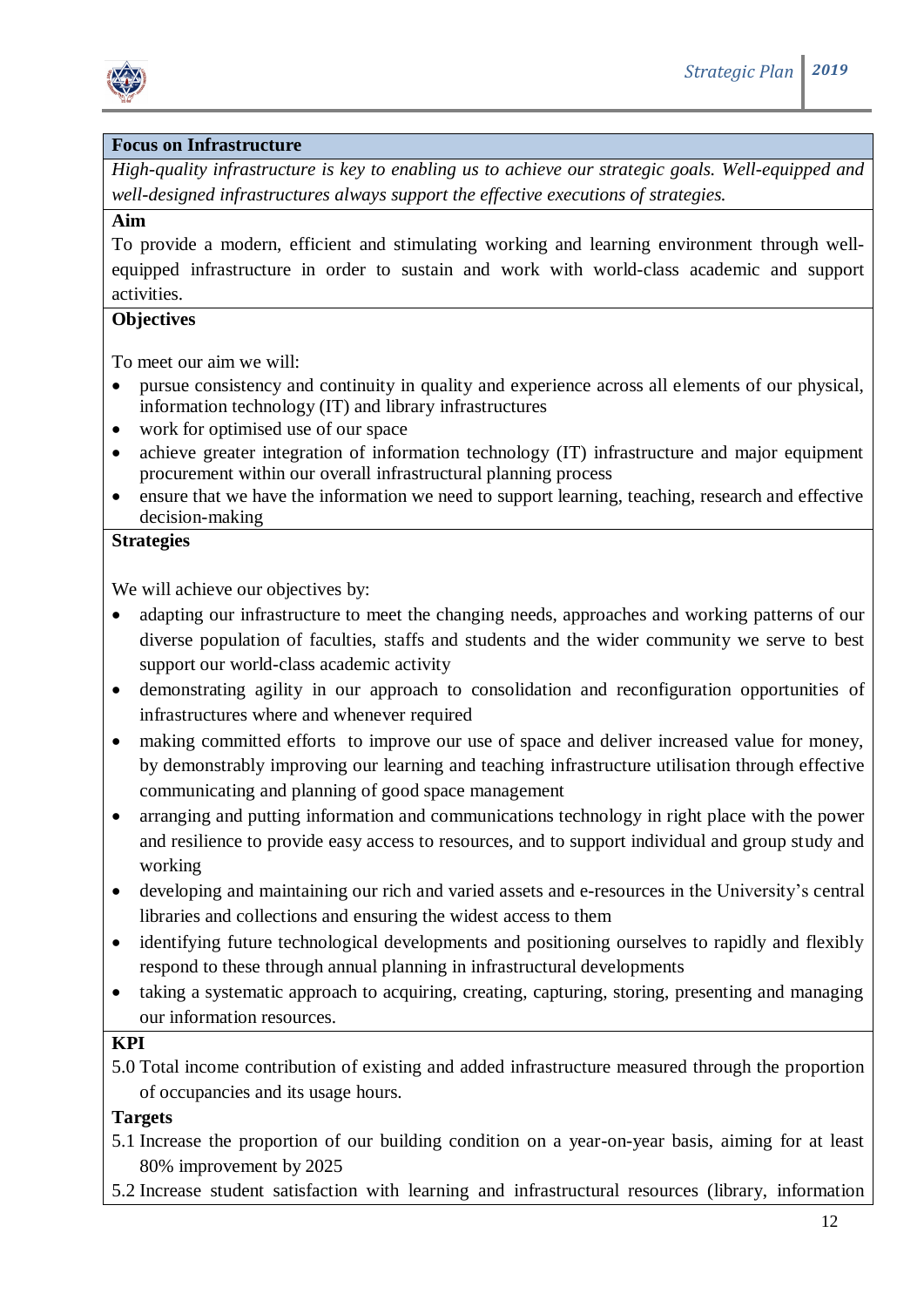

### technology (IT), study space and equipment) to at least 75%

### **Finance Focus**

*Delivery of our school's aims and objectives is dependent on our overall financial strength. The financial soundness we strive to achieve will assist us in fulfilling our strategic goals.* 

### **Aim**

To maintain and enhance our overall financial strength in order to deliver our strategic goals and enhance the school's competitive position.

### **Objectives**

To meet our aim we will:

- secure long-term viability
- ensure short- and medium-term viability
- ensure high standards of accountability, probity and financial control
- deliver best value in all our activities
- ensure good governance.

## **Strategies**

We will achieve our objectives by:

- prioritising and aligning our resources to our strategic priorities by actively monitoring the economic and funding environment and objectively appraising the short and long-term financial implications of all major decisions
- periodically reviewing and updating our financial strategy and undertaking an annual assessment of our financial sustainability
- regularly updating our short- and long-term financial forecasts, and using these to guide decision-making
- growing and diversifying our income from a wide range of financially sustainable academic programs and commercial activities which generate surpluses for re-investment
- securing and managing our funds to support investment in our infrastructure and development of sustainable new activity
- keeping the balance between our recurrent and capital spend under review
- managing our costs and driving efficiencies in the delivery of all our activities, including through procurement
- maintaining a comprehensive and effective risk management, internal audit and assurance framework and carefully managing major financial risks
- coordinating with the Development Trust to deliver a new fundraising campaign and encourage increased philanthropic income.

## **KPI**

6.0 Operating surplus as % of turnover (aim for 3%)

### **Targets**

6.1 Increase our Return on Capital Employed (ROCE)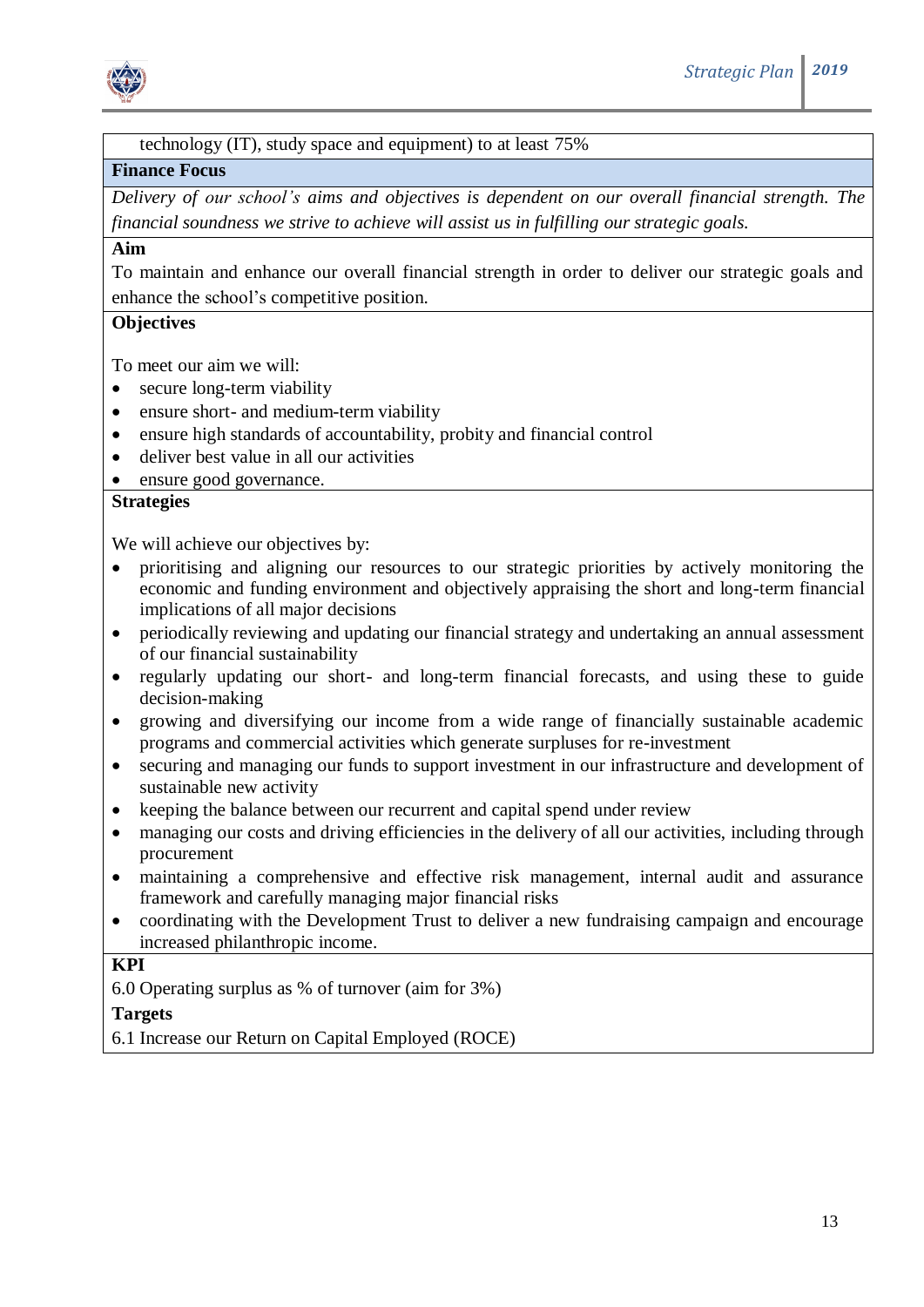

## **Strategic premises**

*The essential achievements and objectives that are enlisted in our goals and implementation plan can only be successfully achieved through better implementation of six strategic premises as presented above. Our approach to the achievement of strategic goals is shaped by our six strategic premises which will be regarded as the strategic bases that upholds the strategic implementations and goal achievement.*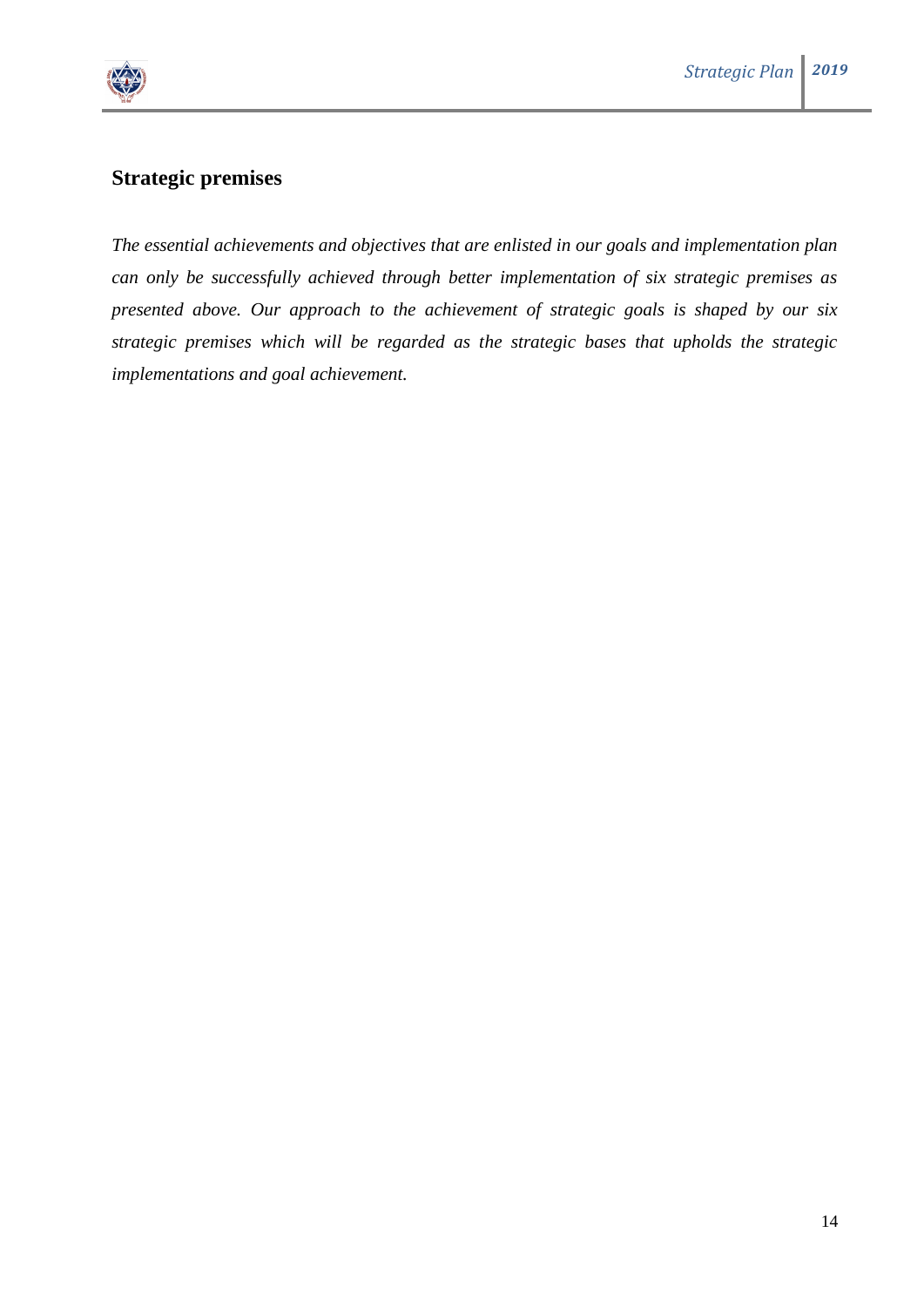

### **Outstanding student experience**

*This strategic premise builds on our Excellence in education strategic goal, covering some of the opportunities available to our students and the support we provide, which contribute towards our students' outstanding experience.* 

### **Aim**

To create the opportunities for our students to have an exceptional and distinctive experience which prepares them for life beyond their studies and which is the beginning of lifelong relationship with the school.

### **Objectives**

To meet our aim we will:

- combine our recognised teaching excellence with an outstanding student experience both onand-off the school
- revitalise our academic support framework
- foster in our students and alumni a real sense of belonging to a community of learners
- take a cohesive, inclusive and individualised approach to enhancing our student experience that encompasses all disciplines, all modes of learning and all student services
- promote student health, wellbeing and safety through varied extracurricular activities
- equip our graduates with the expertise and graduate attributes they need to achieve their full potential within the local and global community

### **Strategies**

We will achieve our objectives by:

- ensuring staff have the skills and knowledge to respond effectively to the range of our students' circumstances, experience, expectations and aptitudes
- raising students' awareness and take-up of curricular and co-curricular opportunities, such as study abroad, learning a language, leading a project and expanding provision of these opportunities
- promoting and recognising students' participation in co- and extra-curricular activities which can contribute towards achievement of student representation roles, work experience and helping with a peer-assisted learning scheme
- providing high-quality and well-placed learning and social spaces that support group and individual learning in our academic community
- providing inclusive and extensive recreational and sports facilities and supporting our student societies and sports clubs
- taking action in response to internal and external student feedback
- working for strategic partnerships between academics, industry, specialists and other institutions to enhance the development of graduate attributes
- improving connectivity and linkages between Schools, Colleges and University-wide student support services, to better recognise and respond to the needs and expectations of our students, prospective students and graduates
- creating lifelong links with alumni, and between the school and the wider community, which are mutually beneficial, and essentially bring richness to our student experience

### **KPI**

7.0 Proportion or percentage increase of graduates (undergraduate and graduate) in employment or further study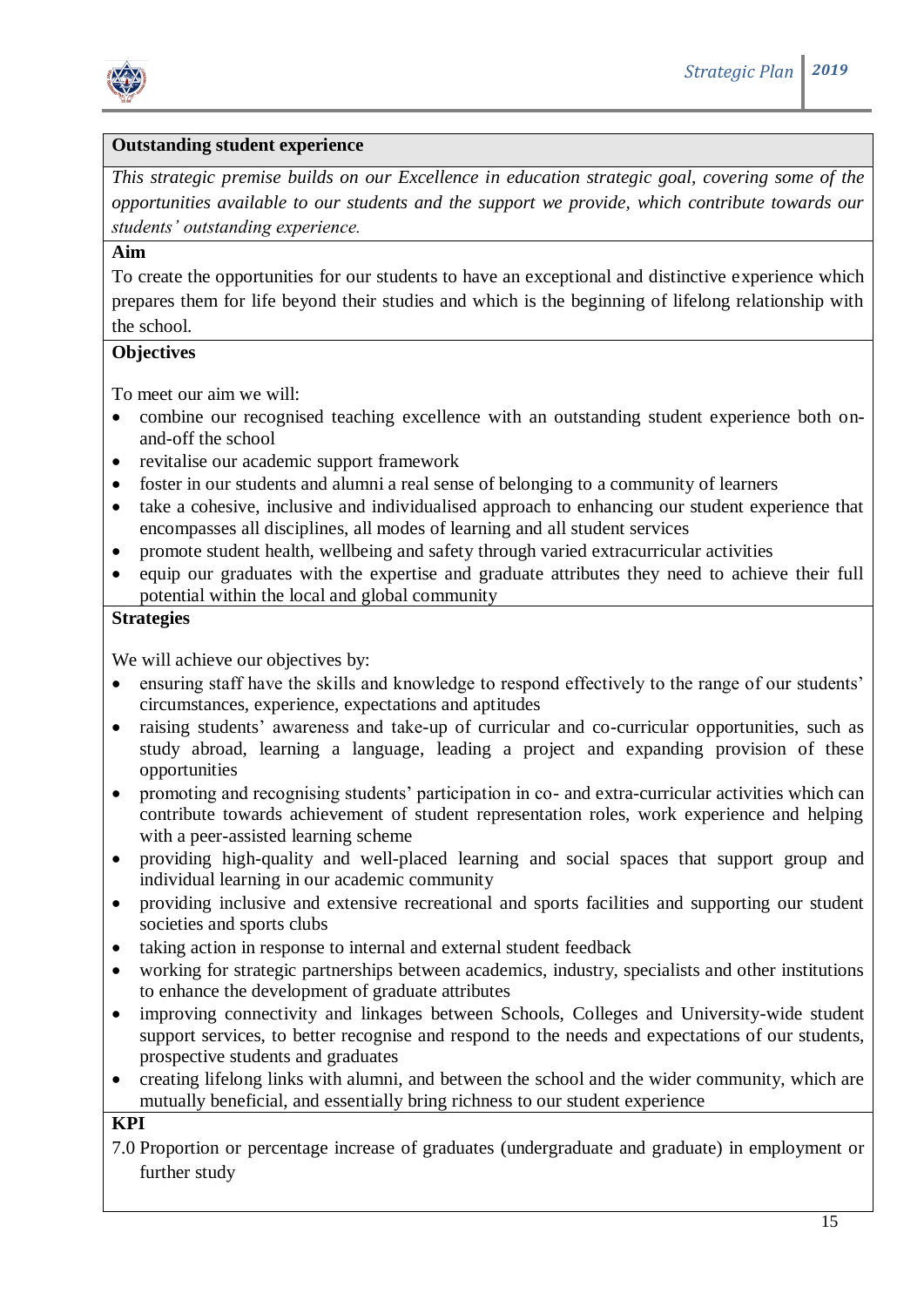

- 7.1 Increase the level of overall satisfaction expressed in responses to the tracing study questionnaire of UGC
- 7.2 Increase at least 50 new opportunities for our students to gain local and global experiences in employability and job creations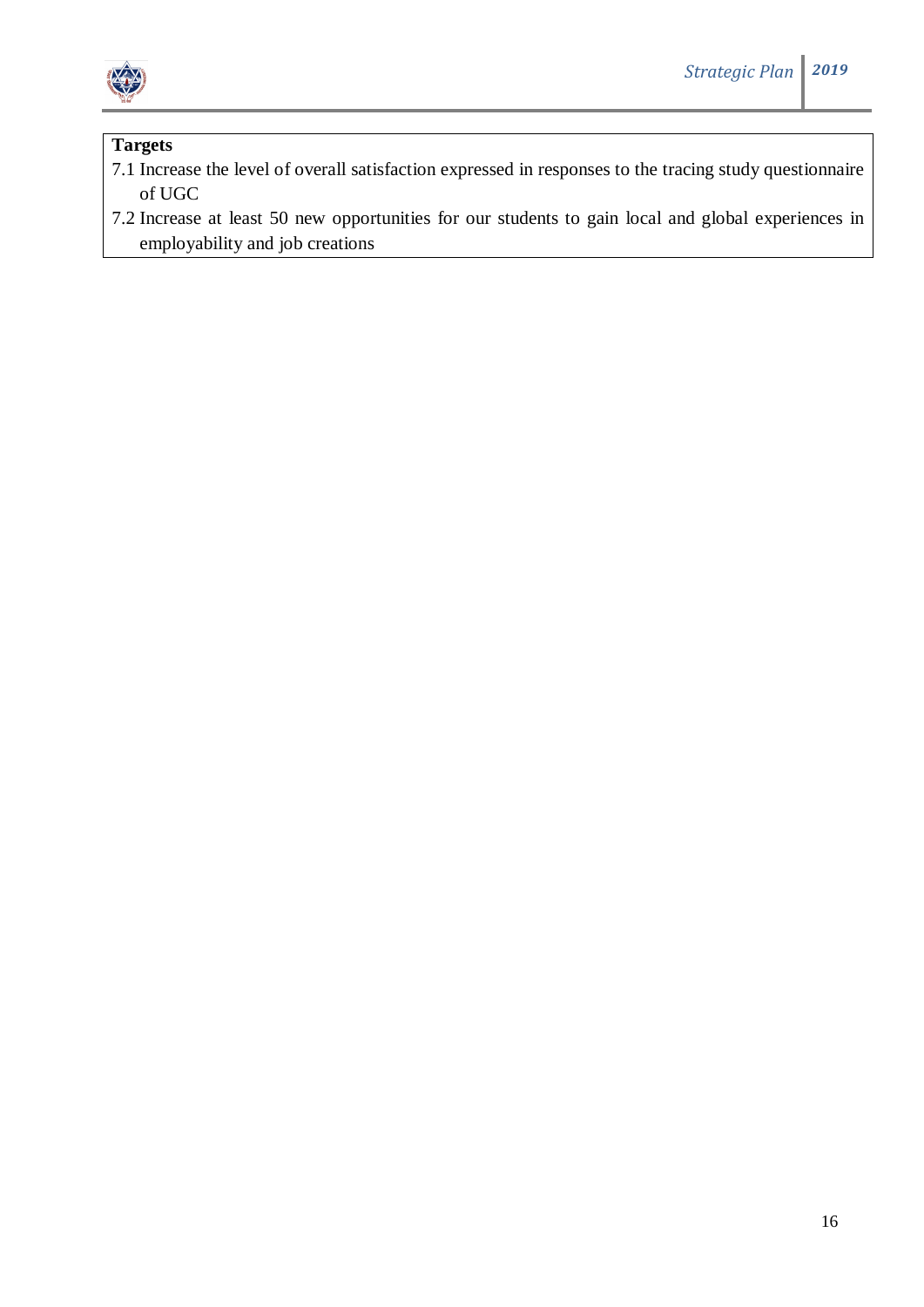

### **Global outreach**

*In this strategic premise, we highlight our approach to achieving global outreach and impact. This section complements our three strategic goals, but also links with our community engagements and alliances strategic themes.* 

### **Aim**

To be global in our aspirations, impact and dimensions, to the benefit of the University community and society as a whole.

### **Objectives**

To meet our aim we will:

- expand our global outreach and capacity-building contributions
- build integrated responses to complex global issues through discussions and development of nexus with global academia
- promote global citizenship.

## **Strategies**

We will achieve our objectives by:

- incorporating internationalisation in all areas of our college's and University's activity, by developing a globally relevant curriculum
- promoting global citizenship and collaborating on teaching, research and knowledge exchange with international partners
- positioning ourselves at the forefront of understanding of trends in regions with the greatest pace of economic and social change, and using this knowledge to mitigate the risks and maximise the opportunities of working internationally
- developing the reach and nexus with our global academic partners and institutions where we have undergone MOUs
- promoting and recognising the value of cross-cultural understanding among all our students and staffs
- provisioning of programs that focus in global student induction, mentoring, mobility and representations

#### **KPI**

8.0 Work for the increment of proportion of international students from beyond our country—aim at least for the participation of 5 foreign students participation in a year

### **Targets**

8.1 Increase our headcount of non-Nepali students by at least to 200

8.2 Increase our research grant income from global platforms and other global sources to increase our rank in UGC ranking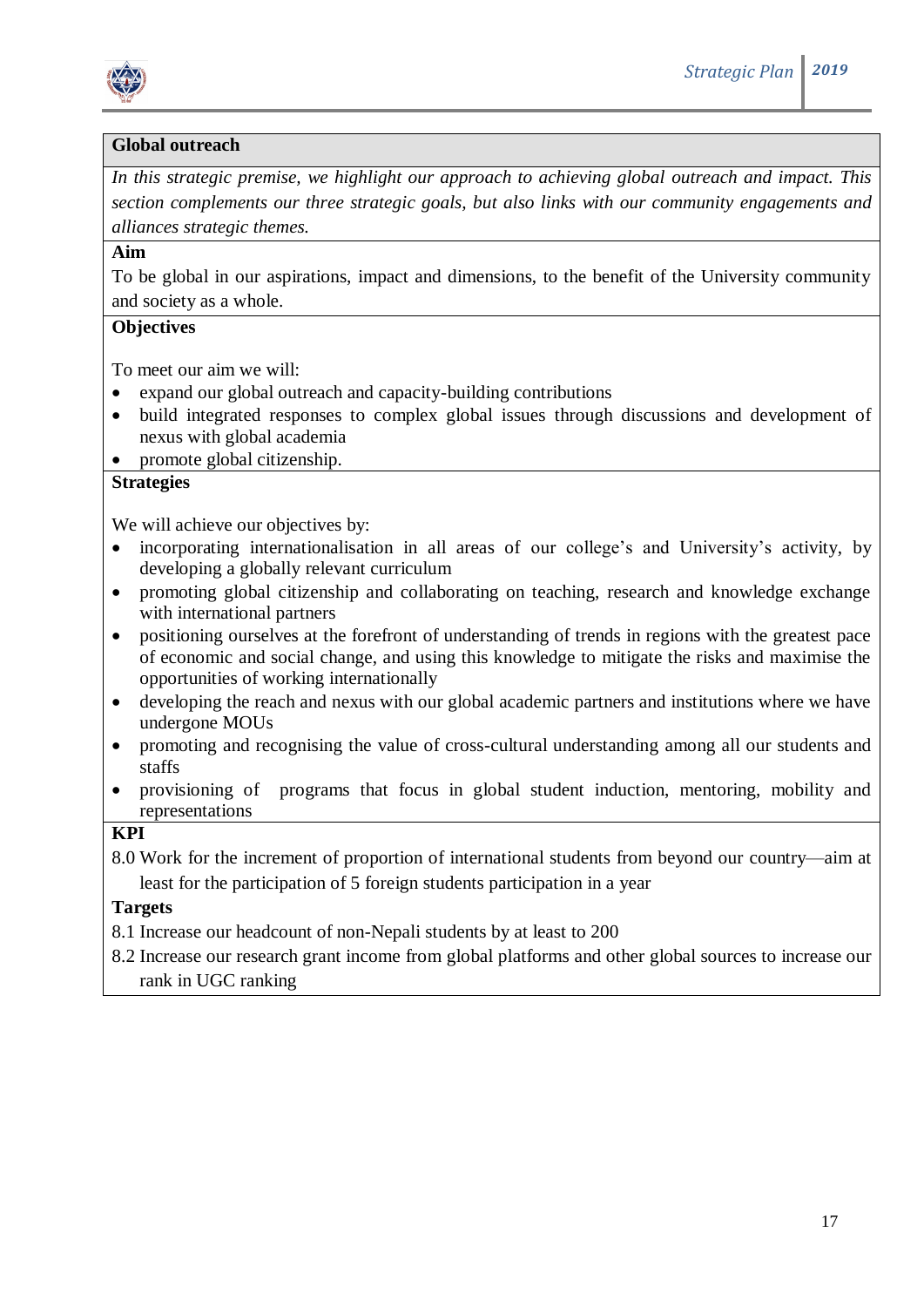

#### **Community engagement**

*This strategic premise sets the school's activities in the context of our contribution to wider community. External teaching and research collaborations and knowledge exchange are addressed in our strategic goals.* 

### **Aim**

To make a positive intellectual, educational, economic, scientific and cultural contribution to society and to promote understanding of, and support for, the University and its work.

### **Objectives**

To meet our aim we will:

- build on our enlightenment principles to enhance public engagement with our work, influence policy-makers, and bring about change
- make our resources and expertise widely available to the public and community
- be a responsible and influential neighbour, employer and adviser
- build an informed, engaged and supportive community of alumni and associate friends, through a prolonged contact
- have a valued cultural and sporting profile in Pokhara and across the country.

### **Strategies**

We will achieve our objectives by:

- welcoming local residents and members of our wider community into our buildings to participate in lectures, conferences and wide-ranging, cultural and sporting events, to use our facilities, and to take-up lifelong learning opportunities
- engaging positively with local councils and local bodies and other key partners over a range of issues, including strategic, economic, social and local planning,
- demonstrating our view that public engagement is a key element of our purpose, linked to research impact, by promoting, recognising and celebrating success in this area
- providing expert contributions to public debate and policy-making, and leading the engagement in Pokhara and the country
- encouraging individuals and teams of faculties, staffs and students to participate in sporting events and other forms of competitions and to undertake volunteering activities
- recognising the contribution of our former students, and increasing the extent and depth of the engagement of our alumni and associate friends through Alumni Cell of the college
- promoting the colleges' achievements, both locally and globally.

### **KPI**

9.0 Increasing physical and virtual presence through community engagement programs at least by 5% per year

### **Target**

9.1 Increase the number of active alumni engagements with the college through the Alumni Services website, social media and e-newsletters, community interactions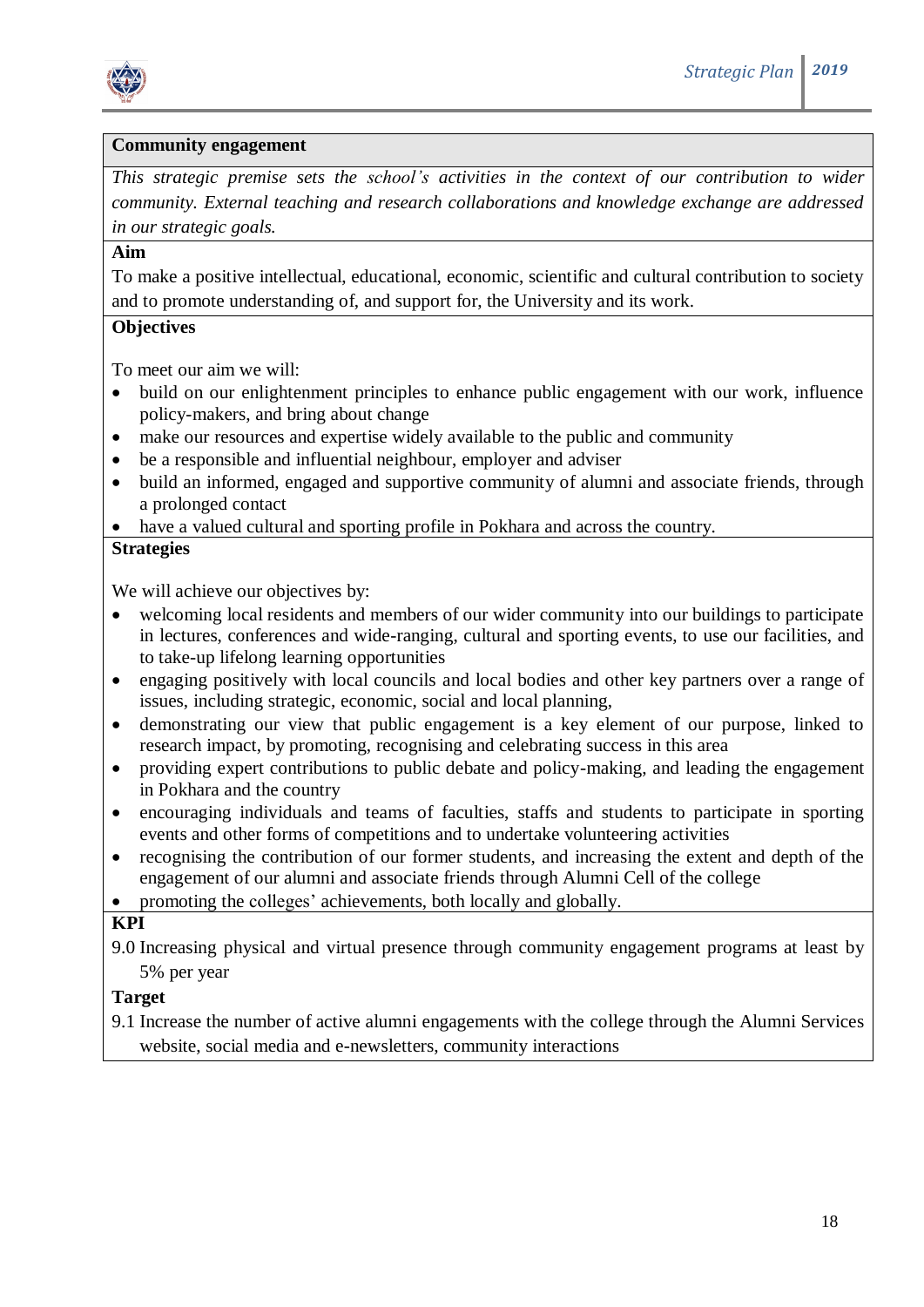

### **Social responsibility and contribution**

*In this strategic premise we set out our approach to embedding the principles of social responsibility and contribution that ultimately will pave sustainability across the schools' activities and leads to a sustainable future.* 

### **Aim**

To create the conditions under which our students, staff and the wider community are inspired and supported to engage with and contribute to social responsibility and sustainability across the University and beyond.

### **Objectives**

To meet our aim we will:

- minimise our environmental impact
- maximise our contribution to society
- have infrastructure which is developed and, where possible, operates to meet national and international environmental sustainability and social responsibility objectives
- exhibit high ethical standards
- balance our community's desire for around-the-clock access to responsive infrastructure.

### **Strategies**

We will achieve our objectives by:

- embedding our commitment to social responsibility and sustainability in our curricula, policies, strategies and procedures
- motivating all members of the schools' community to become effective advocates who actively support best practice, innovation and leadership with regard to social responsibility and sustainability
- offering every student opportunities to study the broader aspects of current global challenges, social responsibility and sustainability, and to explore in depth how their chosen subjects relate to them
- demonstrating and reporting our main social, environmental and economic impacts
- recognising and sharing our current expertise, opportunities, activity and achievements relating to social responsibility, sustainability and the global challenges
- managing our physical infrastructure and the procurement of goods and services in ways that maximise efficiency and effectiveness while minimising social, environmental and other impacts
- applying sustainable development guidelines and adopting appropriate standards for improved environmental performance
- facilitating sustainable and active travel between the different parts of our dispersed estate and promoting more sustainable modes of business travel
- partnering with state and central government in consolidating our commitment to contribute in meeting the regional and national employment challenge through promotion of equal employment opportunity.

### **KPI**

10.0 Increasing proportion of socially responsible actions with 2% a year in budgetary planning **Target**

10.1 Work for paperless environment and increase the budget of green landscaping in and around the neighbours of the college.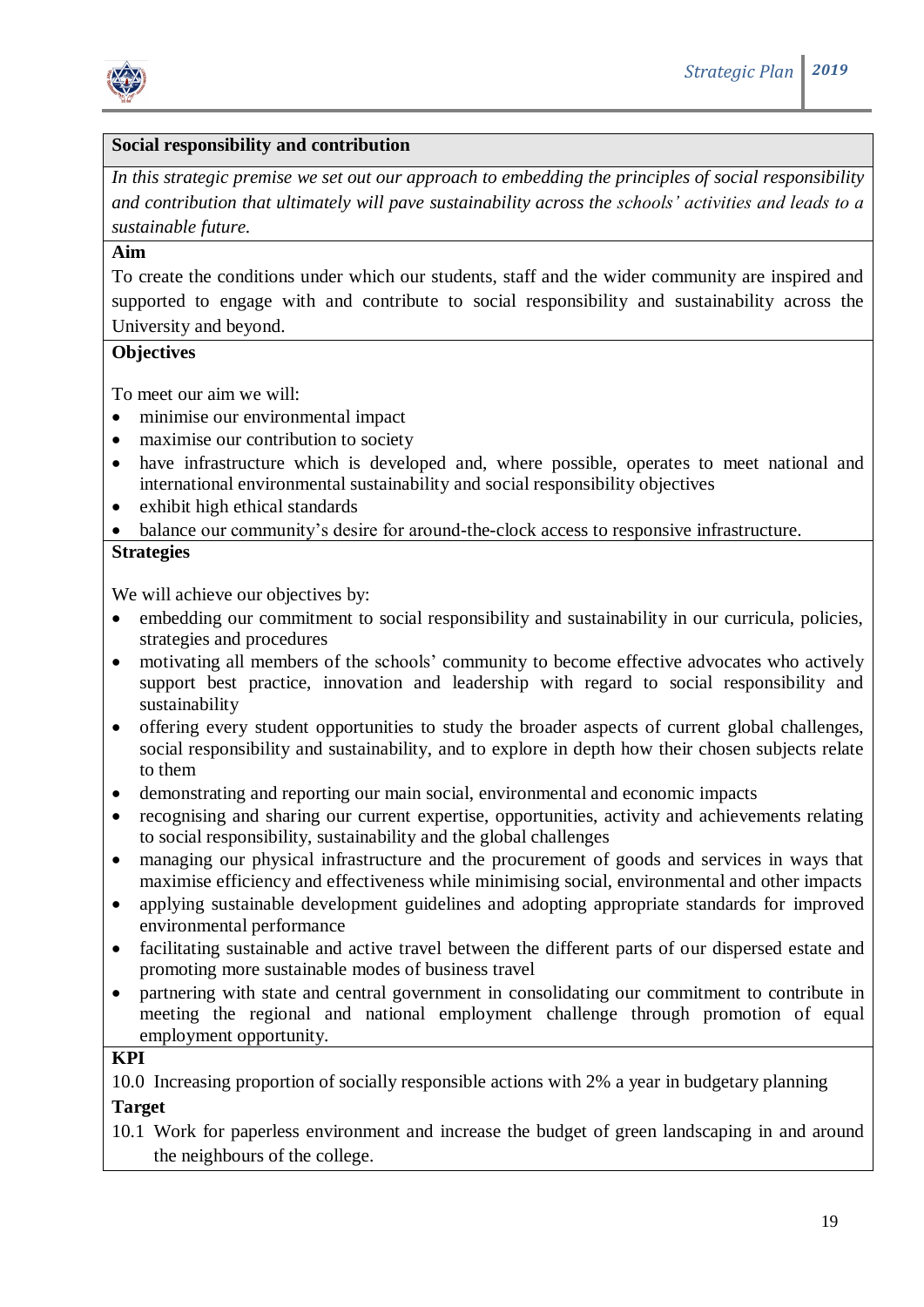

### **Alliances**

*This strategic premise sets out our approach for attaining our strategic goals through the pursuit of alliances, strategic partnerships and collaborations.* 

### **Aim**

To develop long-term productive alliances, partnerships and collaborations that augments the local and international standing of the college

### **Objectives**

To meet our aim we will:

- position ourselves to create and seize partnership opportunities at the frontiers of new knowledge in research and innovation
- enhance our research capacity and competitiveness through local and global alliances
- generate mutually beneficial sustainable outcomes
- secure more efficient use of resources
- contribute to national priorities for teaching and research.

### **Strategies**

We will achieve our objectives by:

- developing, and deriving benefits from, local and international strategic partnerships and collaborations with other leading colleges and universities, the commercial sector, and governmental and civil society organisations, which are built on excellence and driven by shared academic interest
- deepening our established relationships with research pooling partners and other local institutions and businesses
- hosting new, and developing existing, research centres, incubation centres and cutting-edge facilities of national and international significance for promoting research and innovation
- striving for external expertise and participation in national and international academic and social networks
- exploring opportunities to collaborate and share activities, services, and facilities internally, across institutional boundaries, and with commercial partners, where mutual benefits can be realised.

**KPI**

11.0 Increasing the number of our research publications which are internationally co-authored in journal of repute

### **Target**

11.1 Increase our number of participant students in programmes jointly operated with international partners by at least 20%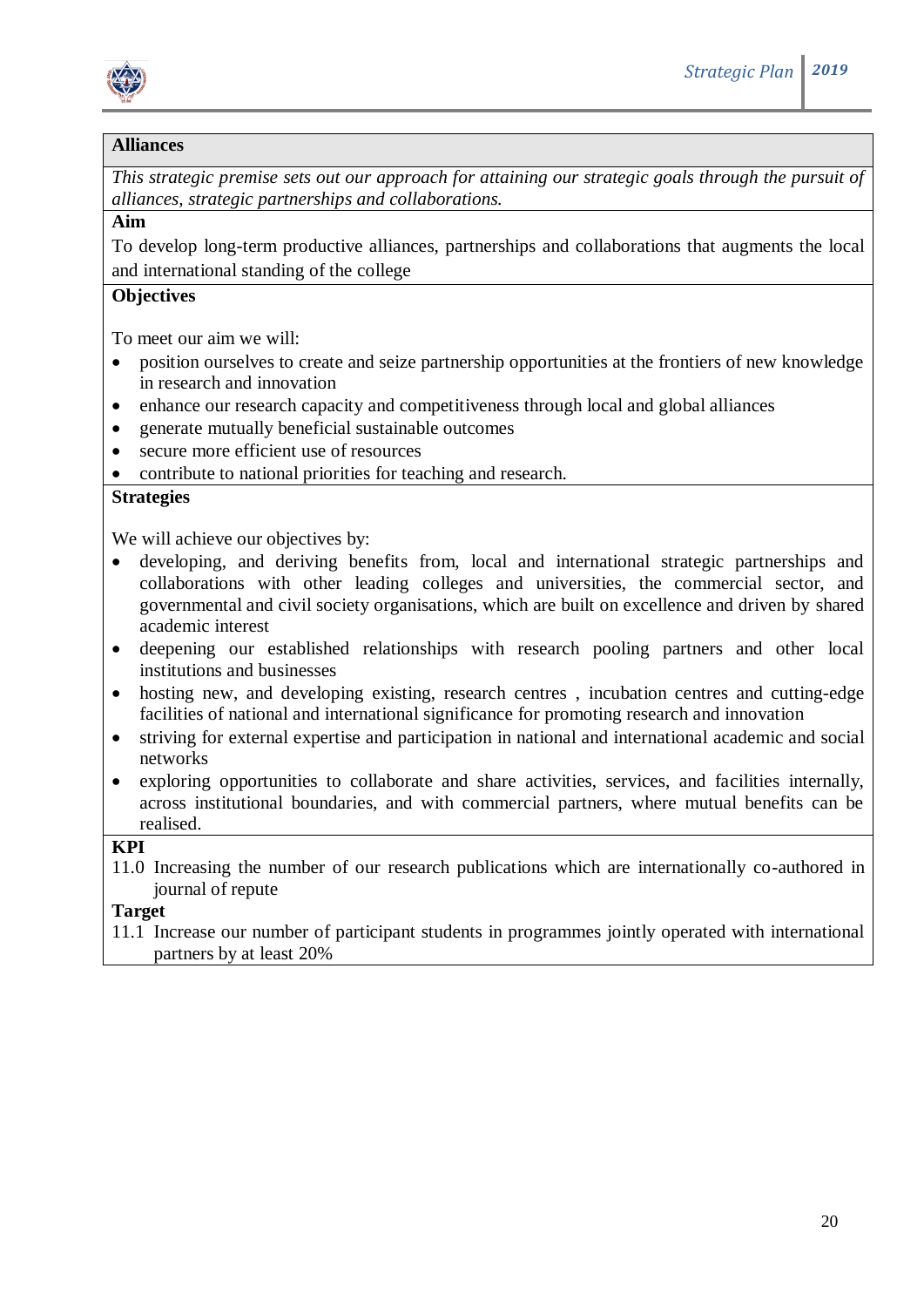

### **Equality and widening participation**

*In this strategic premise we set out our approach to embedding the principles of equality, inclusion and diversity throughout our community and our commitment to widening participation.* 

### **Aim**

To create and maintain a diverse community of students and staff, thereby enriching the learning, working and social experience for all and demonstrating our commitment to social justice.

### **Objectives**

To meet our aim we will:

- admit the best students from a wide range of backgrounds through the application of rigorous entrance examination
- embed equality, inclusion and diversity as fundamental principles throughout our community by following the University's guideline of inclusion
- foster a culture which permits freedom of thought and expression within a framework of mutual respect
- strive to ensure that no student is deterred from entering the school by financial barriers
- enable students from under-represented groups or minorities to fully embrace their University experience, successfully complete their programme of study and expand their ambitions and employment opportunities.

### **Strategies**

We will achieve our objectives by:

- protecting and celebrating diversity as a defining element
- ensuring that faculties and staffs have appropriate training and information in equality areas to prevent discrimination, make reasonable adjustments, and promote equality of opportunity
- ensuring staff and students with particular needs have access to appropriate facilities and support
- raising engagement and aspirations in individuals from minority groups, broadening the base of our applicant pool and scholarships
- orientating prospective students to the challenges and opportunities of higher education experience, through our targeted outreach work and on-school events
- developing flexible entry and exit routes for students
- taking context and individual circumstances into account when identifying students with the best potential to succeed, through our fair, clear and transparent admissions policy
- fully supporting our students in their learning and career planning, and in their living environment within the school and University, so that they achieve a good outcome from their studies
- providing, and raising awareness of our access to scholarships and searching of scholarship funds through philanthropic giving from renowned organizations

### **KPI**

12.0 Increase the proportion of graduate and undergraduate entrants from under-represented and minority groups

- 12.1 Converge on our participation benchmarks for under-represented and minority groups
- 12.2 Increase the proportion of female employees appointments and their promotion to lecturer, reader and professor levels